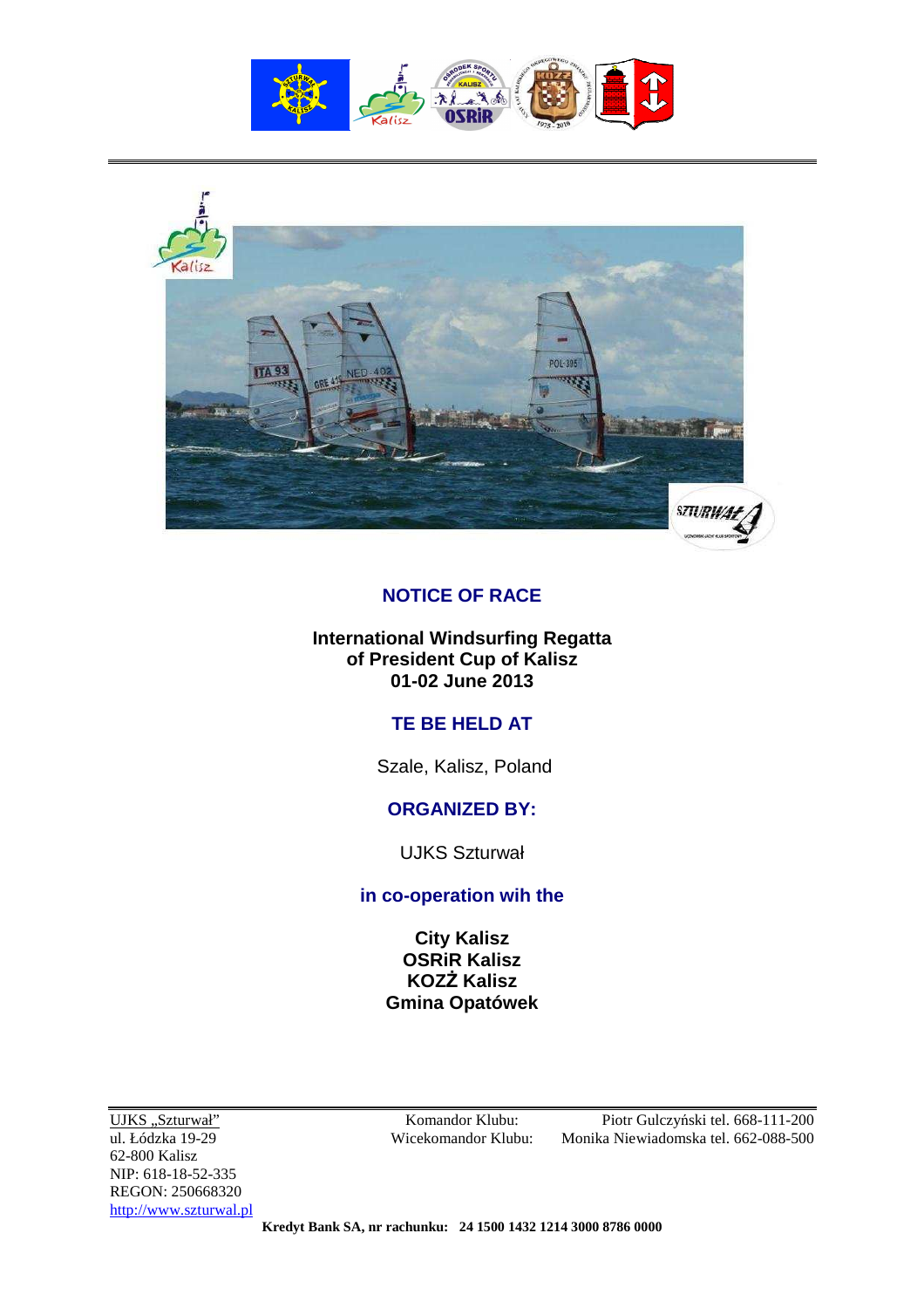

### 1. RULES:

1.1 The event will be governed by the rules as defined in The Racing Rules of Sailing Windsurfing Competition Rules (WCR).

### 2. CLASSES AND DIVISIONS

- UKS girls ( born in 2001 and younger sail to 4,5m2)
- UKS boys (born in 2001 and younger, sail to 4,5m2)
- Techno 293 do 5,8 girls (born in 2000 2002 )
- Techno 293 do 5,8 boys (born in 2000 -2002)
- Techno 293 6,8 girls (born in 1999 2002 )
- Techno 293 6,8 boys (born in 1999 2002 )
- Techno 293 7,8 girls (born in 1997-2000 )
- Techno 293 7,8 boys (born in 1997-2000 )
- RS-X Women
- RS-X Men
- Raceboard Women
- Raceboard Men
- Open

A minimum of 5 competitors is required to constitute a division.

#### 3. APPLICATION

 Entries for the race must be submitted by e-mail within 20 May 2013. Applications received after the deadline will be subject to charge entry fees increased by PLN 10.

#### 4. ENTRY FEES:

The required fees are: UKS – 30 PLN, Other classes – 40 PLN

#### 5. ENTRY:

The following shall be presented upon registration:

- Evidence of valid third party insurance

#### 6. RACE FORMAT

It is planned to play the 8 races. 3 races regatta will be considered valid. On 02 June 2013 r warning signal can not be given later than the 14.00

7. SCHEDULE Friday 31 May – Arrival Saturady 01June : 08.00-09.30 Registration 11.00 – Opening Ceremony 12.00- Racing 18.00 – meeting ( barbecue )

**Kredyt Bank SA, nr rachunku: 24 1500 1432 1214 3000 8786 0000**